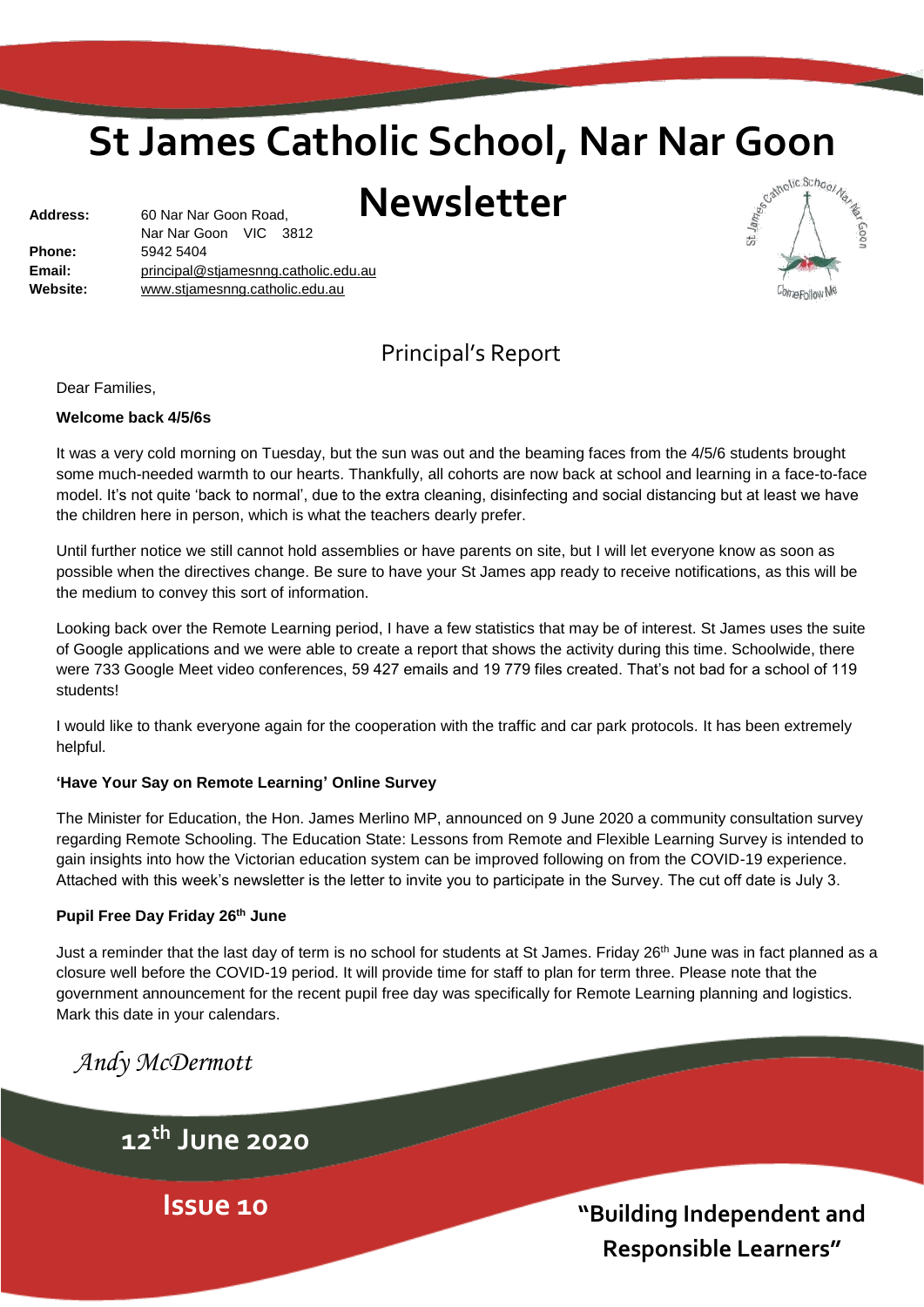## **Term Two School Closure Days**

**Friday 26th June 2020** will be a school closure day; staff will be involved in preparing Term Three curriculum.

Last day of term two will be **Thursday 25th June 2020**, with a 3:30pm finish.

## **NCCD Data Collection**

Every year schools must now complete the Nationally Consistent Collection of Data on School Students with Disability (NCCD). It counts the number of students who receive additional adjustments or "help" at school because of a disability. The NCCD helps governments plan for the needs of students with disability. For further detail relating to the NCCD, see the attachment in today's newsletter

## **Awards**

## **Monday 1 st June**

## **Foundation/One KH**

Jackson – giving phonics revision a red hot go Jack – excellent work sounding out independently during writing

#### **Foundation/One LK**

Finn – great start back at school Miles – working hard in writing

## **Year Two/Three GB**

Jack – wonderful work with reading Kobi – fantastic efforts with reading and his multiplication tables

#### **Year Two/Three JK**

Tate – amazing work in Maths and measurement Matilda – excellent partner work during our measurement activity

Elizabeth – producing a very detailed narrative plan

## **Foundation & Year One News**

Foundation and Year 1 students have been learning lots about different animals for our Writing and Science unit. Last week we explored sea turtles and this week we have looked at chickens.

- I loved learning about chickens because I learnt new information about them. I have also enjoyed spelling. -Arthur
- I have enjoyed writing about chickens because I have lots of chickens at home. -Harvey
- I have enjoyed writing about chickens because it is fun. -Luca
- I loved how Miss Hodgens accidentally said sea chickens. I have enjoyed doing sport because it is fun. -Scarlett
- I liked learning about chickens because they lay eggs and we eat them. -Finn
- I have loved learning and writing about chickens because I love writing. -Georgie
- I liked learning about sea turtles because they are really interesting. -Holly
- I have enjoyed completing number sequences in maths. -Eve
- I have enjoyed doing handwriting because I have the letter a in my name. -Bailee

## **St James Prayer**

Lord our Guiding Light, Let us follow in the footsteps of St James with shell in hand May the Spirit guide us to show love, peace and forgiveness Come follow me Help us to strive to do our best in all the learning we do We pray for wisdom with God's creation to care for all living things Come follow me Help us to be a friend, like St James was to Jesus Bless our families, friends and community Guide our community to nurture and grow in faith Come follow me

Amen

## **Advisory Committee**

Committee members for 2020 are:

#### **Executive Officials:**

Andrew McDermott and Fr Peter Kooloos

**Chairperson:** Gehan Dedigama

#### **Board Members:**

| Ryan Lawlor     | <b>Tory Parker (Secretary)</b> |
|-----------------|--------------------------------|
| Justine Langley | Liz Cunningham                 |
| Steph Katta     |                                |

## **Parents and Friends**

Committee Members for 2020 are:

President Meagan Rogers

Secretary **Karen Lawlor** 

Treasurer **Emma** Spoard

Monday Lunches Donna Reilly

Justine Langley

Advisory Committee Representative

## **Student Absences**

To avoid students having UNEXPLAINED ABSENCES, Parents/Guardians are reminded to inform the School by 9.30am via Email – **office@stjamesnng.catholic.edu.au** OR Phone – 5942 5404.

Please provide the student's name, date and reason for absence.

## **Late Arrivals / Early Departures**

time to ensure minimal disruption is made to the classrooms If you are dropping your child off late (after the bell has gone) or collecting him/her early you must visit the office and fill in the Sign In / Sign Out Register. Office staff will take your child through to their class at an appropriate classrooms.